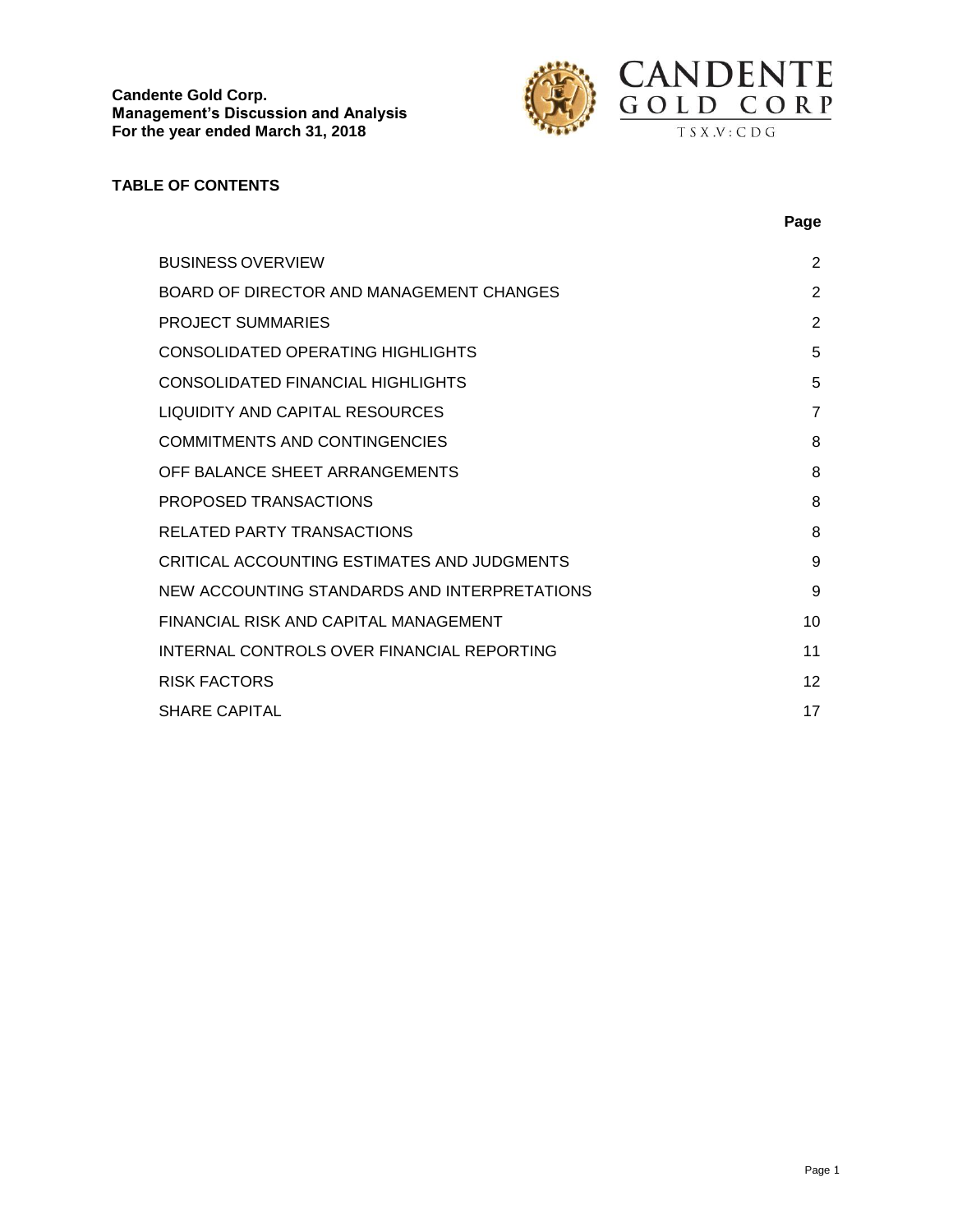

The following Management's Discussion and Analysis ("MD&A") focuses on significant factors that affected Candente Gold Corp. ("Candente Gold") and its subsidiaries (collectively, the "Company") during the relevant reporting period and to the date of the report. This MD&A contains a review and analysis of financial results for the year ended March 31, 2018, and identifies business risks that the Company faces and comments on financial resources required for development of the business.

This MD&A supplements but does not form part of the consolidated financial statements of the Company and notes thereto for the year ended March 31, 2018, and consequently should be read in conjunction with the afore-mentioned consolidated financial statements which are presented in accordance with International Financial Reporting Standards ("IFRS"). Information in this MD&A is current as of July 30<sup>th</sup>, 2018.

All amounts, unless specifically identified as otherwise, both in the Company's consolidated financial statements and this MD&A are expressed in US dollars.

# **FORWARD-LOOKING STATEMENTS**

This MD&A contains certain "forward-looking information" which may include, but is not limited to, statements with respect to future events or future performance, management's expectations regarding the Company's growth, results of operations, estimated future revenues, requirements for additional capital, production costs and revenue, future demand for and prices of gold and precious metals, business prospects and opportunities. In addition, statements relating to mineral estimates or mineralized material of recoverable gold and precious metals are forward-looking information, as they involve implied assessment, based on certain estimates and assumptions, that the gold and precious metals can be profitably produced in the future. Such forward-looking information reflects management's current beliefs and is based on information currently available to management. Often, but not always, forward-looking statements can be identified by the use of words such as "plans", "expects", "is expected", "budget", "scheduled", "estimates", "forecasts", "predicts", "intends", "targets", "aims", "anticipates" or "believes" or variations (including negative or grammatical variations) of such words and phrases or may be identified by statements to the effect that certain actions "may", "could", "should", "would", "might" or "will" be taken, occur or be achieved. A number of known and unknown risks, uncertainties and other factors may cause the actual results or performance to materially differ from any future results or performance expressed or implied by the forwardlooking information. Such factors include, among others, general business, economic, competitive, political and social uncertainties; development and/or exploration activities and the accuracy of probability simulations prepared to predict prospective mineral resources; changes in project parameters as plans continue to be refined; political instability or insurrection or war; labor force availability and turnover; delays in obtaining governmental approvals and permits or in the completion of development or construction activities or in the commencement of operations; as well as those factors discussed in the section entitled "Risks Factors" in this MD&A. These factors should be considered carefully, and readers of this MD&A should not place undue reliance on forward-looking information.

Although the forward-looking information contained in this MD&A is based upon what management believes to be reasonable assumptions, there can be no assurance that such forward-looking information will prove to be accurate, as actual results and future events could differ materially from those anticipated in such information. Accordingly, readers should not place undue reliance on forward-looking information. Such forward-looking information is made as of the date of this MD&A and, other than as required by applicable securities laws, the Company assumes no obligation to update or revise such forward-looking information to reflect new events or circumstances.

# **USE OF NON-GAAP MEASURES**

In this document, we refer to terms that do not have any standardized meaning prescribed by International Financial Reporting Standards ("IFRS"). Usage of these terms may vary from the usage adapted by other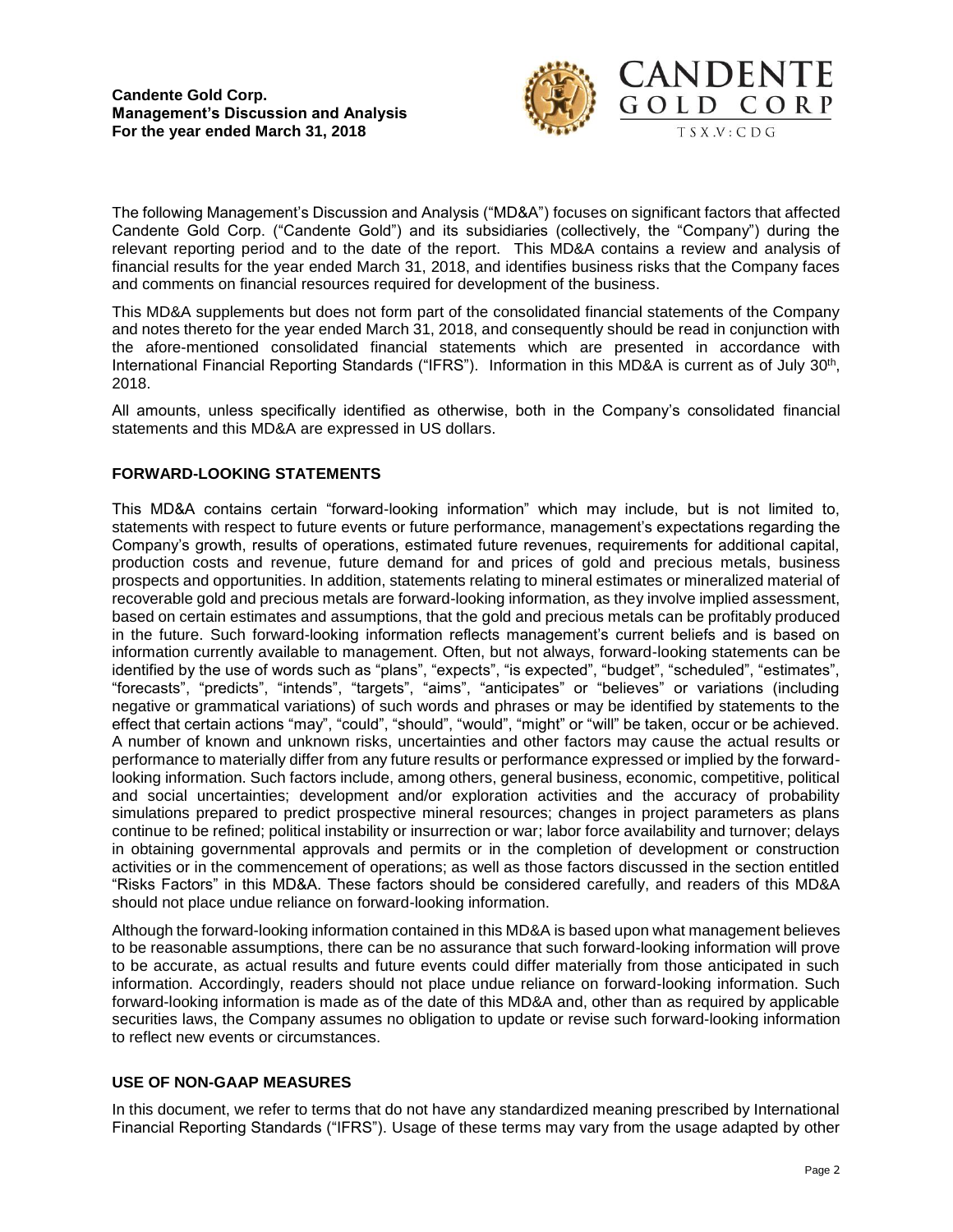

companies and cannot be reconciled to comparable terms in the issuer's, consolidated financial statements for the year ended March 31, 2018.

In this document and in the Company's consolidated financial statements, unless otherwise noted, all financial data is prepared in accordance with IFRS.

### **BUSINESS OVERVIEW**

The Company is principally engaged in the exploration and development of mineral properties in Mexico and Peru. The Company is in the exploration stage as its properties have not yet reached commercial production and none of its properties is beyond the preliminary exploration stage. All work presently planned by the Company is directed at defining mineralization and increasing understanding of the characteristics of, and economics of, that mineralization.

The Company's principal asset is the El Oro gold-silver property located in the states of Mexico and Michoacan, Mexico (the "El Oro Property" or the "Property").

# **BOARD OF DIRECTOR AND MANAGEMENT CHANGES**

On April 3, 2018, Mr. Alec Peck was appointed Chief Financial Officer following the resignation of Mr. Faisel Hussein.

On March 7, 2018, Mr. Sean Waller resigned as Vice President of the Company. Mr. Waller will continue to act as a consultant to the Company.

#### **PROJECT SUMMARIES**

#### **Mexico**

#### *El Oro Property*

The Company holds a 100% interest in the El Oro Property, having purchased the remaining 30% from a wholly-owned subsidiary of Goldcorp Inc. in January 2017. Management has reviewed all previous exploration results on the project and re-focused on targets for future exploration. One key area is the border zone of the historical Esperanza and Mexico Mines where several high-grade gold-silver intersections in several veins and structures were intersected by previous drilling by the Company. Since this area was drilled, a structural study identified northeasterly controls to high grades, which fits the nature of this mineralized zone. Future drilling is planned to target this border area as well as 31 other identified exploration targets. In addition to the El Oro Property, the Company has the right to process tailings left from pre-1930s milling of ores from the Mexico mine on the San Rafael vein in the El Oro District ("Tailings Project"). The Company has been evaluating the potential for the historic tailings to generate near-term cash flow. The Mexico Mine Tailings have had extensive historic and recent assessments including drill testing and metallurgical test work. In addition to the Mexico Mine Tailings, the Company has a right of first refusal to reprocess three additional tailings deposits. All four tailings deposits lie within the town of El Oro and are adjacent to existing road access, power and water services.

Studies by the Company have determined that the Mexico Mine Tailings contain an Inferred Resource\* of 1,267,400 tonnes grading 2.94 g/t gold, 75.12 g/t silver containing a total of 119,900 ounces of gold and 3,061,200 ounces of silver.

\*Note: Mineral Resources are not Mineral Reserves and do not have demonstrated economic viability. All figures have been rounded to reflect the accuracy of the estimate. For more information, see" National Instrument 43-101 Technical Report on the Inferred Mineral Resource Estimate of the Mexico Mine Tailings"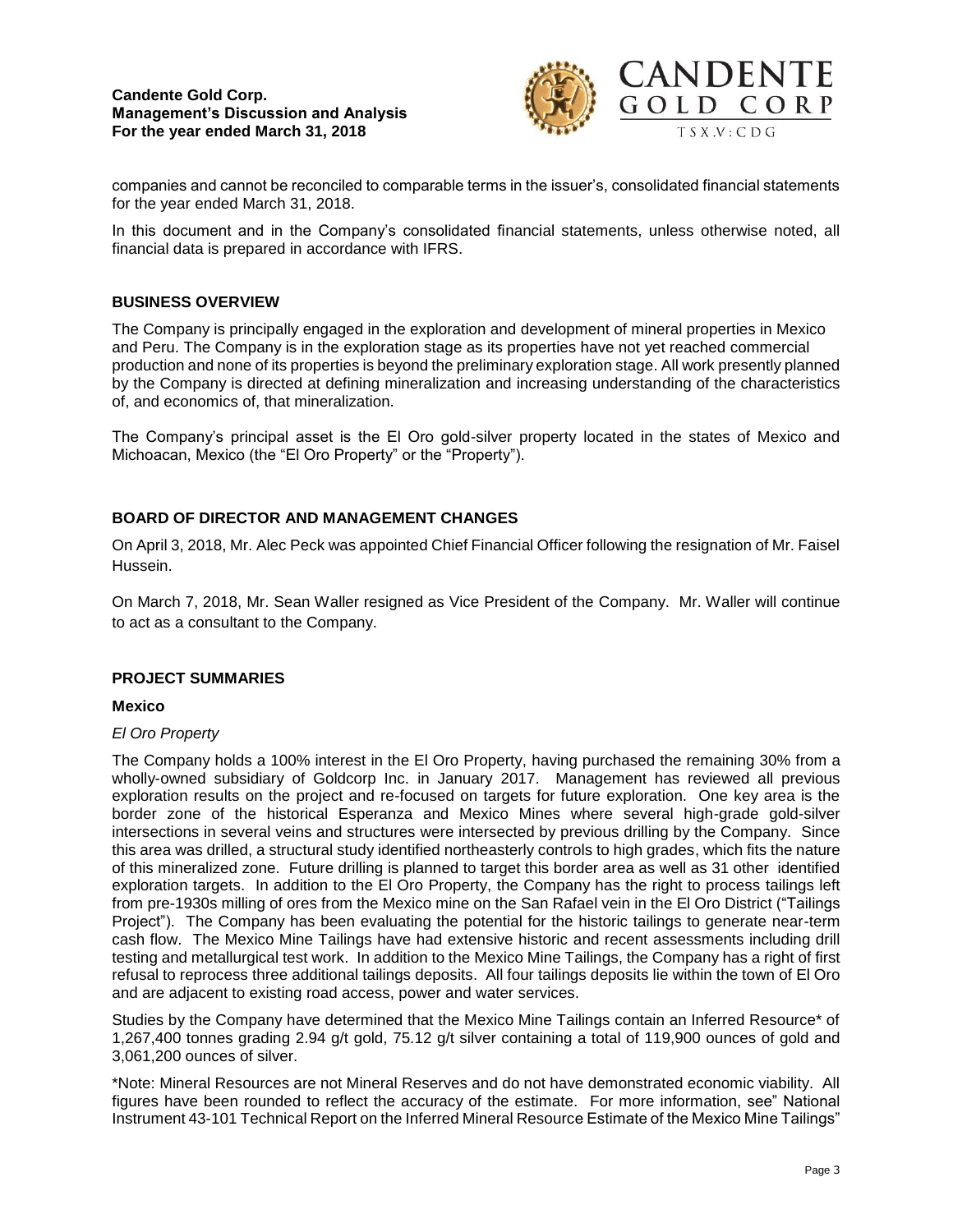

prepared by Nadia Caira, P.Geo. and Allan Reeves, P.Geo., dated August 25, 2014 with an effective date of July 8, 2014 (the "Technical Report") available at www.sedar.com.

Bi-annual land holding payments previously made by Goldcorp are now the responsibility of the Company and as at March 31, 2018, \$284,979 is owed to the Mexican government for land holding costs.

In September 2017, the Company entered into a revised agreement with the Municipality of El Oro ("Municipality") for the access and reprocessing rights on the tailings deposits. The agreement now provides the Company with the right to recover all available gold and silver from the tailings deposit and pay to the Municipality an 8% Net Profits Interest ("NPI"). The Company is also entitled to retain the first \$1,500,000 of the 8% NPI payable to the Municipality.

On November 9, 2017, the Company entered into a binding letter agreement with Sun River Gold Corp. ("Sun River" or "SRG"), a private Nevada corporation, to grant Sun River the right and option to further test and, if proven economic, develop and operate the Company's tailings project in El Oro Mexico (the "Tailings Project"), through Candente Gold's Mexican subsidiary, CCM EL Oro Jales, S.A. de C.V. ("CCM El Oro Jales"), according to the agreement CCM EL Oro Jales executed with the Municipality.

In order to exercise the option, Sun River is required to make the following option exercise payments:

- 1) A payment of \$50,000 upon execution of the agreement (paid),
- 2) Four quarterly payments of \$30,000 commencing February 9, 2018 (\$30,000 paid),
- 3) A payment of \$130,000 on February 9, 2019, and
- 4) Four quarterly payments of \$50,000 commencing May 9, 2019.

Sun River is also required to bring the mine tailings properties into commercial production within 36 months of the effective date of the option agreement, grant to the Company a 5% net profit Life of Mine royalty on production from the properties and assume the obligation to pay the 8% net profit interest royalty to the Municipality.

Upon making the totality of the option exercise payments and, if commercial production has been achieved, Sun River will indirectly acquire a 100% interest in CCM El Oro Jales. During the year ended March 31, 2018, the Company received \$80,000 in payments.

If at the end of the option period, commercial production in the tailings retreatment operation has not been attained, the parties may engage a mediator to confirm that SRG has in fact made its best efforts to bring the tailings retreatment into production. In the event it is determined that best efforts were made by SRG, the Company will extend the term of the agreement by a further 2 years. If production has not started within the two-year extension, all rights granted to Sun River will be terminated without obligation to the Company.

Sun River Gold is a private mining company registered in Nevada and owned and operated by experienced gold mining investors, mineral economists, metallurgists, metallurgical engineers and business development entrepreneurs. The Board of Sun River Gold currently comprises four owners/Directors, most of whom have fifteen or more years working in Mexico exploring, permitting and operating mines.

#### **Peru**

As at March 31, 2018, the Company has maintained in good standing portions of the Tres Marias and Las Brujas properties. These properties are early-stage gold and gold-silver exploration projects in Peru.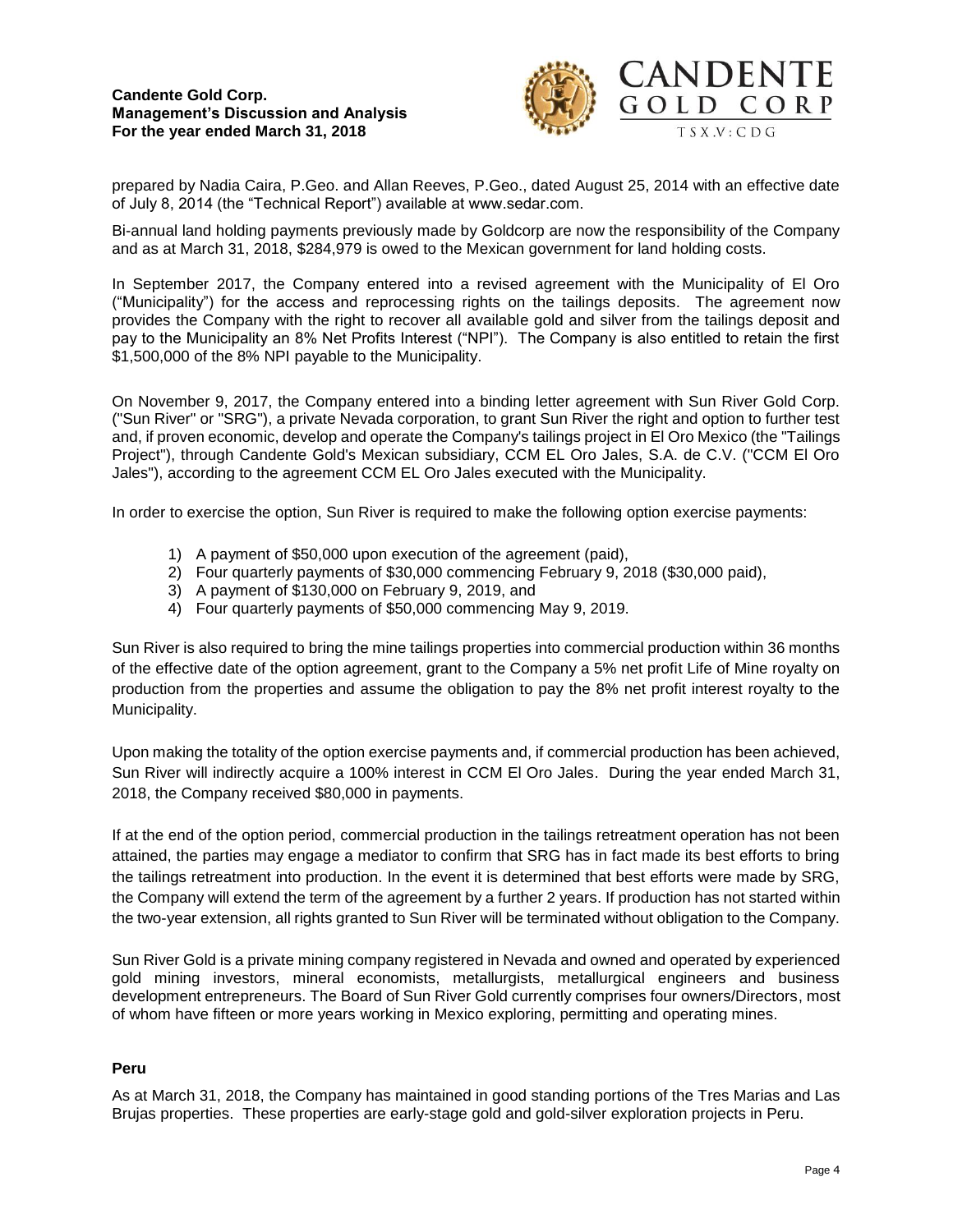

# **CONSOLIDATED OPERATING HIGHLIGHTS FOR THE YEAR ENDED MARCH 31, 2018 AND 2017**

| <b>Operating Highlights</b>                                    | 2018<br>2017     |    |           | Change |           |  |
|----------------------------------------------------------------|------------------|----|-----------|--------|-----------|--|
| <b>Mexico</b>                                                  |                  |    |           |        |           |  |
| Exploration: Data Compilation, Mapping, Geological Evaluations | \$               | \$ | (27, 334) |        | 27,334    |  |
| Project administration                                         | 13,245           |    | 83,146    |        | (69, 901) |  |
| Mining fees                                                    | 284,979          |    |           |        | 284,979   |  |
| Cost recoveries                                                |                  |    | (32,000)  |        | 32,000    |  |
| <b>Total</b>                                                   | \$<br>298,224 \$ |    | 23,812    |        | 274,412   |  |

## **Year Ended March 31, 2018 Compared to the Year Ended March 31, 2017**

Below is a comparison of the exploration costs incurred above for the year ended March 31, 2018 with those incurred in the year ended March 31, 2017:

Project administration - Costs included in project administration are salaries for the staff on site at El Oro and the costs of maintaining the base camp operations at El Oro. These costs haven been reduced in the current year due to management's decision to conserve cash.

Mining fees - For the year ended March 31, 2017, bi-annual land holding payments were made by Goldcorp. When the Company acquired the remaining 30% of the El Oro property in January 2017, these payments became the responsibility of the Company and, as at March 31, 2018, \$284,979 is owed to the Mexican government for land holding costs.

# **CONSOLIDATED FINANCIAL HIGHLIGHTS**

*Consolidated Financial Performance and Financial Position for the Year Ended March 31, 2018*

|                                               |    | March 31, 2018<br>March 31, 2017 |    |                 | Change     |
|-----------------------------------------------|----|----------------------------------|----|-----------------|------------|
| Cash and cash equivalents                     | \$ | $36,248$ \$                      |    | 124,923 \$      | (88, 675)  |
| Unproven mineral rights interest              | \$ | 8,456,942 \$                     |    | 8,524,911 \$    | (67, 969)  |
| <b>Total Assets</b>                           | \$ | 8,504,409 \$                     |    | 8,661,075 \$    | (156, 666) |
| Share Capital                                 | \$ | 24,193,995 \$                    |    | 24,193,995 \$   |            |
| Net loss                                      | \$ | $(434, 937)$ \$                  |    | $(258, 447)$ \$ | (176, 490) |
| Loss per share                                | \$ | $(0.00)$ \$                      |    | $(0.00)$ \$     | (0.00)     |
| Audit and tax advisory                        | \$ | 38,161 \$                        |    | $36,343$ \$     | 1,818      |
| Legal                                         | \$ | $2,836$ \$                       |    | 67,678 \$       | (64, 842)  |
| Management fees, office salaries and benefits | \$ | 38,255 \$                        |    | 82,365 \$       | (44, 110)  |
| Office, rent and miscellaneous                |    | 18,210 \$                        |    | 17,748 \$       | 462        |
| Regulatory and filing fees                    | S  | $12,983$ \$                      |    | 28,676 \$       | (15, 693)  |
| Share-based payments                          | \$ |                                  | \$ | 151,964 \$      | (151, 964) |
| Shareholder communications                    | \$ | 29,322 \$                        |    | 49,207 \$       | (19, 885)  |

Cash at March 31, 2018, decreased by \$88,675 from March 31, 2017, to \$36,248, due to the use of cash for operating activities in 2018. No funds were generated through private placements in the current year.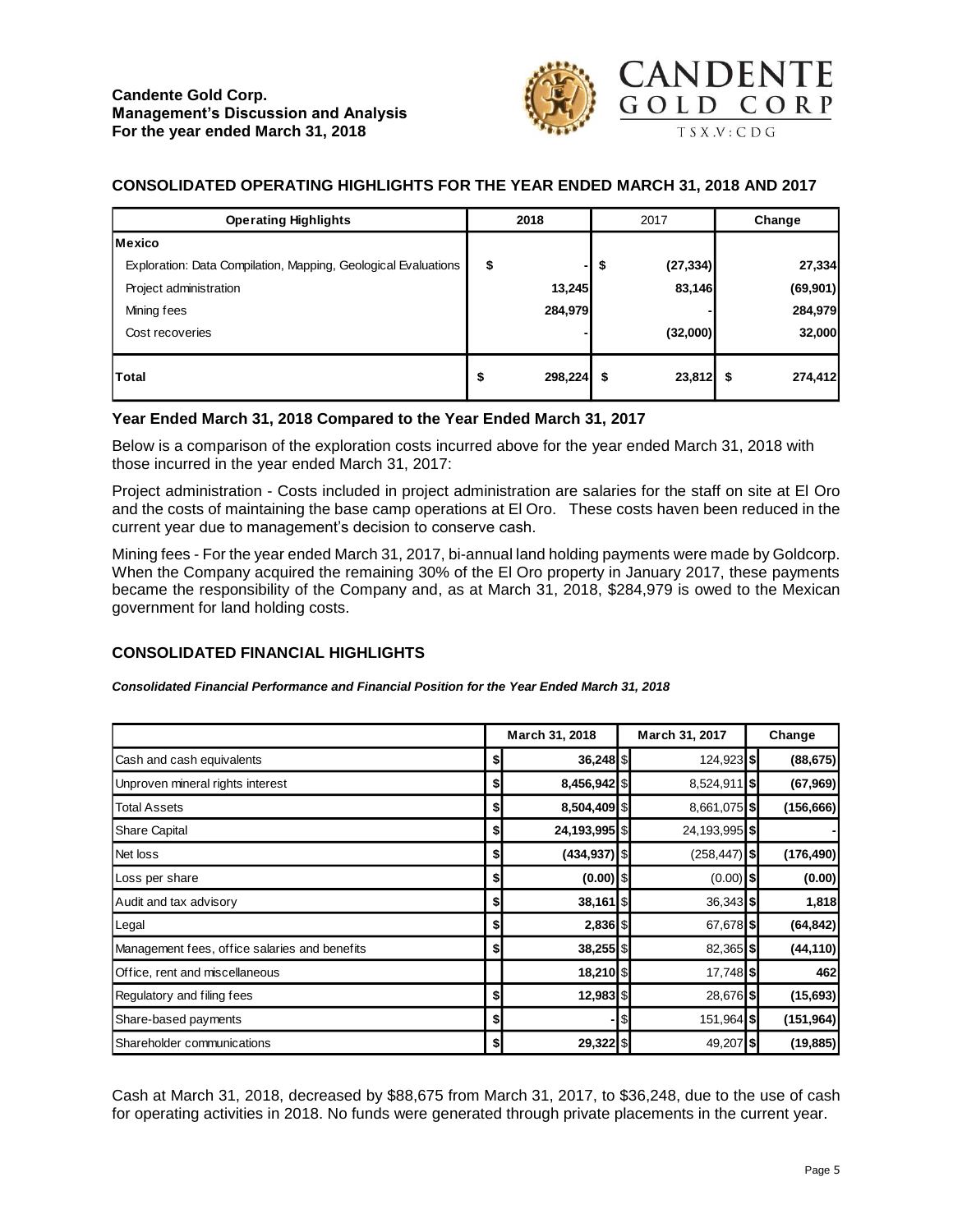

Total assets declined from \$8,661,075 to \$8,504,409, a decrease of \$156,666 largely due to the decrease in cash.

Net loss increased by \$176,490 in 2018 due to the accrual of mining fees of \$284,979 in the current year as well as a gain on forgiveness of debt of \$210,375 recorded in the prior year. This was partially offset by a decrease of \$69,901 in project administration costs and a decrease of \$295,113 in general and administrative costs for 2018.

Below is an explanation of the variances of amounts included in total general and administrative expenses for the year ended March 31, 2018:

- Legal fees were \$2,836 for the year ended March 31, 2018, compared to \$67,678 for 2017, representing a decrease of \$64,842. The decrease is related to the legal costs incurred for the purchase of the remaining 30% of the El Oro project in the prior year.
- Management fees, office salaries and benefits are personnel costs incurred at the Company's offices in Vancouver and Peru. These costs have decreased in the current year by \$44,110. The proportion of management's time allocated to various projects can fluctuate, creating variances in the amounts recorded as general operating costs.
- Regulatory and filing fees were \$12,983 for the year ended March 31, 2018, compared to \$28,676 for the prior year, a reduction of \$15,693. The decrease is partially related to fees associated with the filing of the stock option plan in the prior year.
- Share-based payments for the year ended March 31, 2018, were \$Nil compared to \$151,964 in the prior year. This decrease is due to the granting of 5,800,000 options in 2017. No options were granted in 2018.
- Shareholder communications was \$29,322 for the year ended March 31, 2018, compared to \$49,207 for the year ended March 31, 2017. The decrease is due to the Company's marketing efforts in Europe and North America in 2017 which included the costs of hiring a European investor relations firm, attendance at various mining conferences and travel within Europe and North America.

|                                               | March 31, 2018 |                 |  | March 31, 2017  | Change    |
|-----------------------------------------------|----------------|-----------------|--|-----------------|-----------|
| Net loss                                      | \$             | $(154, 747)$ \$ |  | $(431, 242)$ \$ | 276,495   |
| Audit and tax advisory                        | \$             |                 |  | 15,071 \$       | (4,789)   |
| Legal                                         | \$             | $3,103$ \$      |  | $28,434$ \$     | (25, 331) |
| Management fees, office salaries and benefits | \$             | $9,461$   \$    |  | $16, 105$ \$    | (6, 644)  |
| Office, rent and miscellaneous                | \$             | $4,168$ \$      |  | 7,687 \$        | (3, 519)  |
| Regulatory and filing fees                    | \$             | $2,991$   \$    |  | 11,971   \$     | (8,980)   |
| Share-based payments                          | \$             |                 |  | $21,593$ \$     | (21, 593) |
| Shareholder communications                    | \$             | $5,438$ \$      |  | 13,980 \$       | (8, 542)  |

#### *Consolidated Financial Performance for the Three Months Ended March 31, 2018*

The net loss for the three months ended March 31, 2018, was \$154,747 compared to \$431,242 for the quarter ended March 31, 2017. This decrease was largely due to a foreign exchange loss of \$319,413 incurred in the quarter ended March 31, 2017, compared to a foreign exchange gain of \$3,360 recorded in the three months ended March 31, 2018. The large foreign exchange loss incurred in the quarter ended March 31, 2017, was due to a \$260,802 correction of foreign exchange amounts recorded in previous quarters.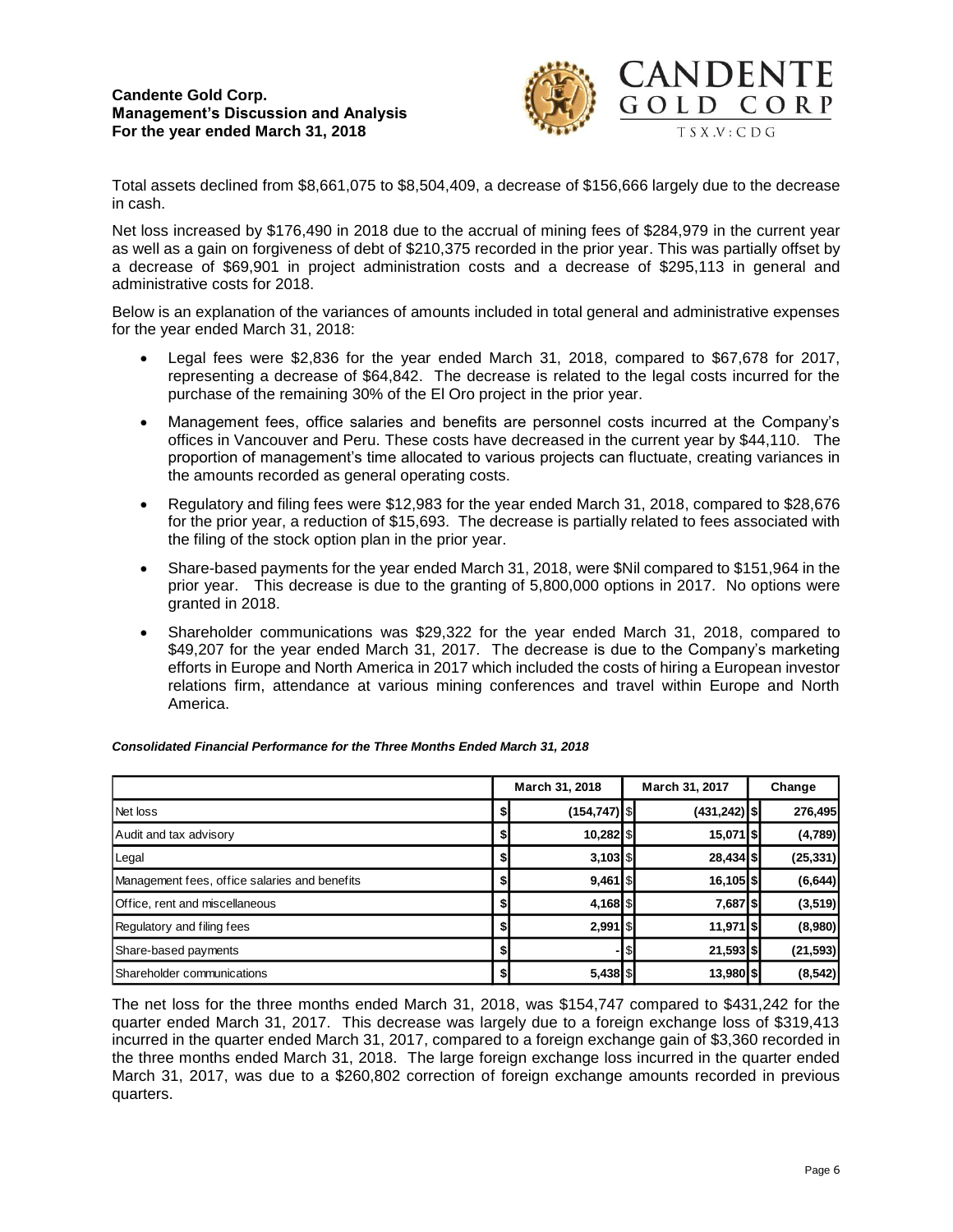

Below is an explanation of the variances of amounts included in total general and administrative expenses for the three months ended March 31, 2018:

- Audit and tax advisory was \$10,282 for the three months ended March 31, 2018, compared to \$15,071 for the quarter ended March 31, 2017, representing a decrease of \$4,789. The decrease is related to additional accounting work completed in Mexico in the prior year quarter.
- Legal fees were \$3,103 for the quarter ended March 31, 2018, compared to \$28,434 for the quarter ended March 31, 2017. The decrease is related to legal costs incurred in the prior year quarter to the purchase the remaining 30% of the El Oro project and renegotiate the Tailings and Tourism Agreements.
- Management fees, office salaries and benefits are personnel costs incurred at the Company's offices in Vancouver and Peru. These costs have decreased for the quarter ended March 31, 2018, by \$6,644 due to fees for November and December 2016 being recorded in January 2017.
- Regulatory and filing fees were \$2,991 for the three months ended March 31, 2018, compared to \$11,971 for the three months ended March 31, 2017. The decrease is related to the incurrence of fees for the filing of the stock option plan in the prior year quarter.
- Share-based payments for the quarter ended March 31, 2018, were \$Nil compared to \$21,593 for the quarter ended March 31, 2017. The decrease is due to the vesting of 5,800,000 options granted in the prior year. No options were issued in the current year.
- Shareholder communications was \$5,438 for the quarter ended March 31, 2018, compared to \$13,980 for the quarter ended March 31, 2017, a decrease of \$8,542. The decrease is related to the Company's marketing efforts in North America in the fourth quarter of 2017 including the costs of attendance at various mining conferences and travel costs.

# **LIQUIDITY AND CAPITAL RESOURCES**

There is a working capital deficiency of \$1,293,667 at March 31, 2018, including \$766,891 in amounts due to related parties, which primarily consist of payables due to Candente Copper Corp., a company with shared administrative expenses, common directors and management.

The Company anticipates that during the next year, a substantial portion of available capital resources will be used to pay trade payables and accrued liabilities and commitments related to ongoing exploration activities in Mexico and Peru. The Company anticipates the future need to raise additional capital to further project development in Mexico and Peru as well as receive continued vendor support.

The Company does not generate cash flows from operations and accordingly, the Company will need to raise additional funds by entering into a joint venture agreement or through the issuance of securities or resource secured debt. Although, the Company has been successful in raising funds in the past there can be no assurance that the Company will be able to raise sufficient funds in the future, in which case the Company may be unable to meet obligations in the normal course of business. These factors may cast significant doubt regarding the Company's ability to continue as a going concern. Should the Company be unable to discharge liabilities in the normal course of business, the net realizable value of the Company's assets may be materially less than amounts on the statement of financial position.

On August 12, 2016, the Company completed a non-brokered private placement ("Private Placement") raising total proceeds of CDN\$500,000. The Private Placement consisted of the sale of 10,000,000 units ("Units") at a price of CDN\$0.05 with each Unit comprising one common share of the Company and one half-share purchase warrant. Each full warrant is exercisable for one additional share of the Company's common stock for two years at a conversion price of CDN\$0.10, subject to an acceleration provision triggered if, at any time after November 30, 2016, the Company's common shares have a closing price on the TSX Venture Exchange at or above a price of CDN\$0.20 per share for a period of 10 consecutive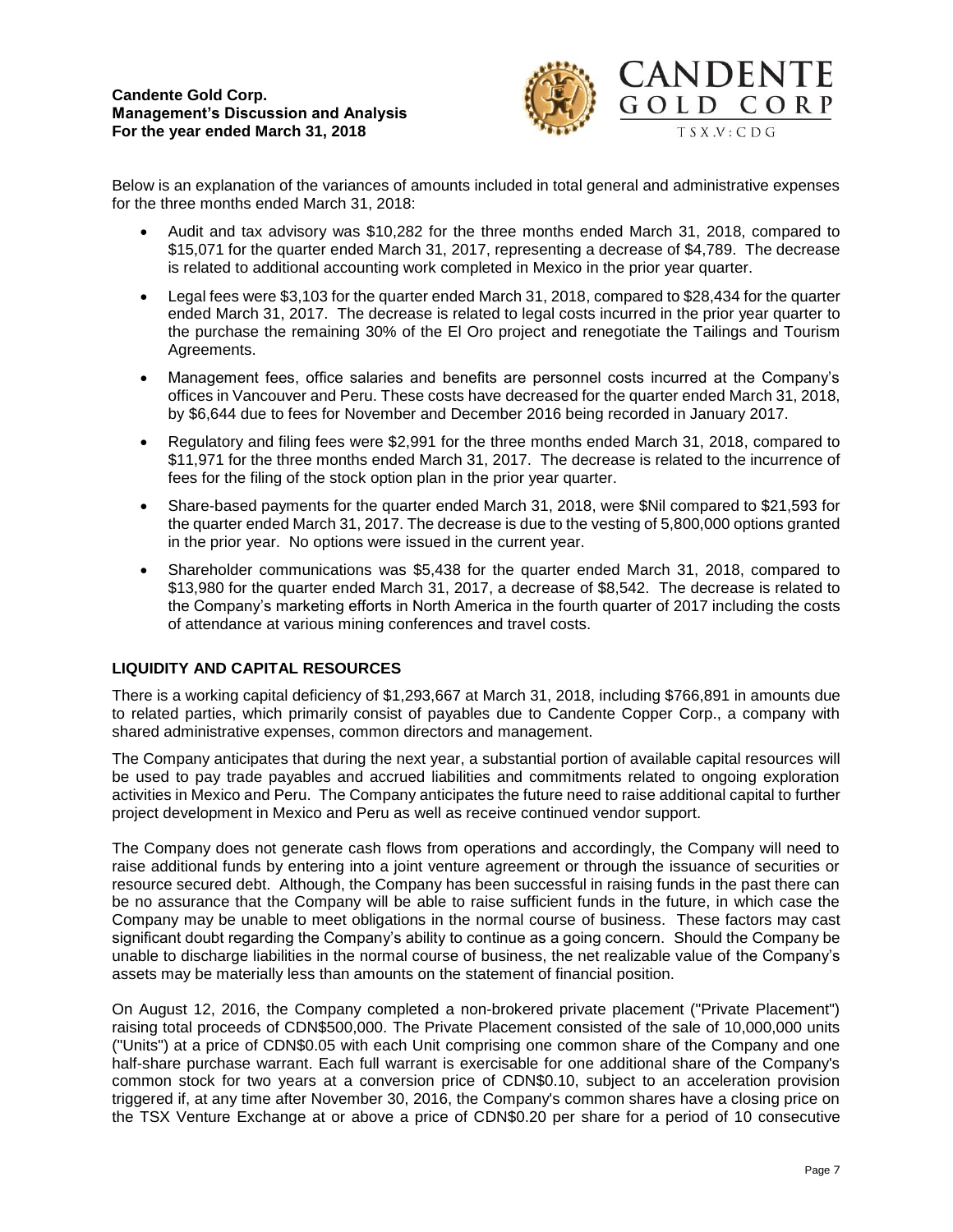

trading days. A total of 5,000,000 warrants were issued pursuant to the Private Placement. The two-year term for exercising the warrants above has recently been extended for an additional two years to August 12, 2020.

Joanne Freeze, President, CEO and a director of the Company, and Paul H. Barry, Chairman of the Board and a director of the Company, collectively, subscribed for 915,000 Units or 9.15% of Units sold pursuant to the Private Placement, which in total value would represent less than 25% of Candente Gold's market capitalization.

# **COMMITMENTS AND CONTINGENCIES**

Company has no material or significant commitments or contingencies.

## **OFF BALANCE SHEET ARRANGEMENTS**

The Company has not entered into any off-balance sheet arrangements.

## **PROPOSED TRANSACTIONS**

The Company continues to review potential transactions, but as of the date of this MD&A, none have been approved by the Board of Directors.

## **RELATED PARTY TRANSACTIONS**

Related parties consist of companies owned by executive officers and directors. The following is a list of the related parties that the Company entered into trading transactions with:

- Ridley Rocks Inc. Management and exploration fees
- SW Project Management Project management and exploration fees
- Michael Thicke Geological Consulting Inc. Exploration fees
- Candente Copper Corp. shared administrative expenses with a Company related by directors and management in common

The Company incurred the following fees and expenses in the normal course of operations for key management personnel for the year ended March 31, 2018 and 2017. Expenses have been measured at the exchange amount that is determined on a cost recovery basis.

|                                              |   | Year ended March 31, |  |         |  |  |
|----------------------------------------------|---|----------------------|--|---------|--|--|
|                                              |   | 2018                 |  | 2017    |  |  |
| Salaries and management and exploration fees |   | 37.392               |  | 77,681  |  |  |
| Share-based payments                         |   |                      |  | 132,568 |  |  |
|                                              | ъ | 37,392               |  | 210,249 |  |  |

Share-based payments are the fair value of options expensed to directors and key management personnel during the year ended March 31, 2018 and 2017.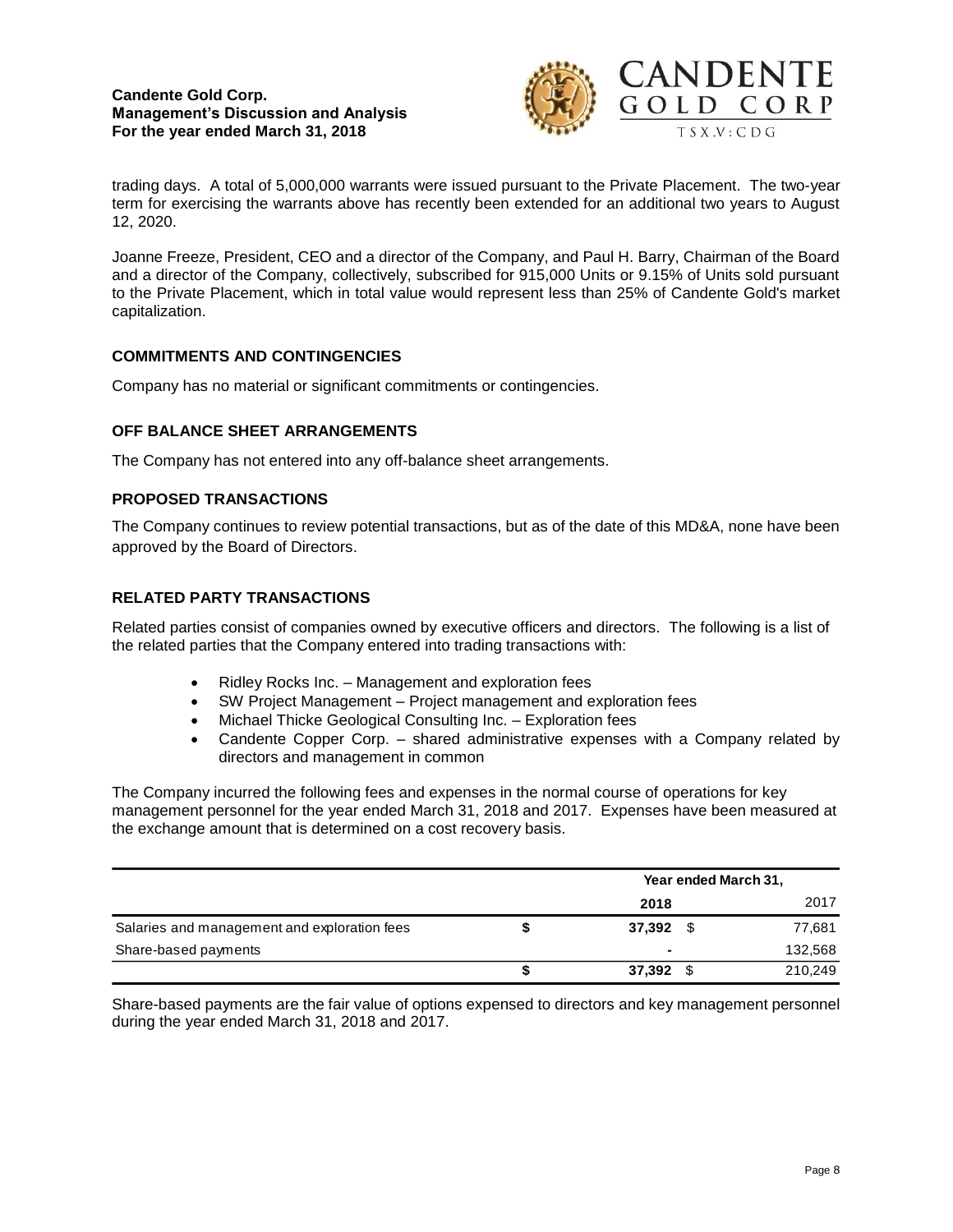

## **Balance owing**

Amounts due to related parties are unsecured, non-interest bearing and due on demand. Accounts payable at March 31, 2018 includes \$183,724 (2017 - \$166,974) owing to directors and officers and \$583,167 (2017 - \$571,423) owing to Candente Copper Corp., a shareholder of the Company. During the year ended March 31, 2018, management forgave fees owed to them in the amount of \$Nil (2017 - \$183,573).

## **CRITICAL ACCOUNTING ESTIMATES AND JUDGEMENTS**

The Company's significant accounting policies are summarized in Note 3 of its consolidated financial statements for the year ended March 31, 2018. The preparation of consolidated financial statements in accordance with IFRS requires management to select accounting policies and make estimates and judgments that may have a significant impact on the consolidated financial statements. The Company regularly reviews its estimates; however, actual amounts could differ from the estimates used and, accordingly, materially affect the results of operations.

- (a) Critical accounting estimates
- i. Valuation of share-based payments and warrants

When options and warrants are issued, the Company calculates estimated fair value using a Black-Scholes valuation model, which may not reflect actual fair value on exercise. The Company uses historical Company stock prices and estimated dividend yield rates to arrive at the inputs that are used in the valuation model to calculate the fair value of options or warrants.

- (b) Critical accounting judgments
- i. Going concern

Management assesses the Company's ability to continue as a going concern.

ii. Unproven mineral right interests

Mineral properties include the cost of acquiring licenses, exploration and analysis, project administration, drilling, community and social values and environmental and health and safety. The technical feasibility and commercial viability of extracting a mineral resource is considered to be determinable when proven reserves are determined to exist, the rights of tenure are current and it is considered probable that the costs will be recouped through successful development and exploitation of the area, or alternatively by sale of the property. Management is required to exercise significant judgment in determining the timing of the determination of the technical and economic feasibility of the mineral resource. The Company considers both external and internal sources of information in assessing whether there are any indicators that unproven mineral right interests are impaired.

#### iii. Functional currency

The functional currency of the Company and its subsidiaries is the currency of the primary economic environment in which the entity operates. Determination of functional currency may involve certain judgments to determine the primary economic environment in which the entity operates and the Company reconsiders its functional currency and that of its subsidiaries if there is a change in events and conditions which determined the primary economic environment.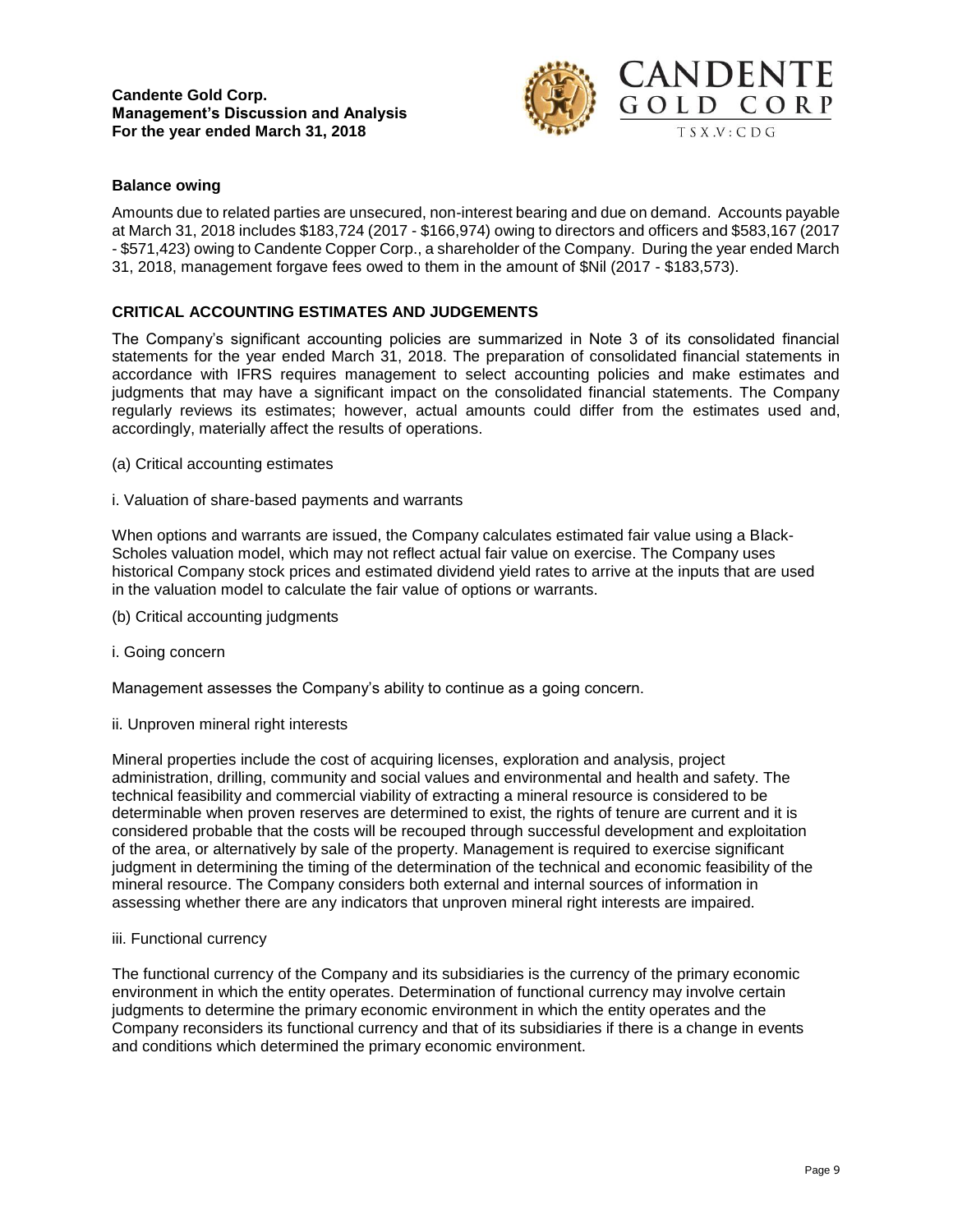

## **NEW ACCOUNTING STANDARDS AND INTERPRETATIONS**

Certain pronouncements were issued by the International Accounting Standards Board ("IASB") or the IFRS Interpretations Committee ("IFRIC") but not yet effective as at March 31, 2018. The Company intends to adopt these standards and interpretations when they become effective. The Company does not expect these standards to have an impact on its consolidated financial statements. Pronouncements that are not applicable to the Company have been excluded from those described below.

The following standards or amendments are effective for future accounting periods:

- 1) IFRS 9 Financial Instruments (effective for annual periods beginning on or after January 1, 2018);
- 2) IFRS 15 Revenue from Contracts with Customers (effective for annual periods beginning on or after January 1, 2018); and
- 3) IFRS 16 Lease (effective for annual periods beginning on or after January 1, 2019).

#### **FINANCIAL RISK, FINANCIAL INSTRUMENTS AND CAPITAL MANAGEMENT**

The Company is exposed to certain financial risks in the normal course of its operations:

**a. Liquidity risk**

Liquidity risk is the risk that the Company will not be able to meet its obligations associated with its financial liabilities. The liquidity position of the Company is managed to ensure sufficient liquid funds are available to meet financial commitments in a timely and cost-efficient manner. The Company's management continually reviews the liquidity position including cash flow forecasts to determine the forecast liquidity position and maintain appropriate liquidity levels. The Company plans to make payments of trade payables and commitments from its current working capital and future sources of equity financing. Liquidity risk is considered to be high.

#### **b. Currency risk**

Currency risk is the risk that arises on financial instruments that are denominated in a currency, i.e. in a currency other than the functional currency in which they are measured. The Company operates internationally and is exposed to risks from foreign currency rates. The functional currency of the Company's subsidiaries is the United States and Canadian dollars and some of the subsidiaries transactions are denominated in Mexican Pesos and Nuevo Soles. The Company does not enter into any foreign exchange contracts to mitigate this risk. The Company and its subsidiaries do not have significant transactions or hold significant cash denominated currencies other than their functional currencies. Therefore, the risk is considered minimal.

### **c. Credit risk**

Credit risk is the risk that the counterparty to a financial instrument will cause a financial loss for the Company by failing to discharge its obligations. Credit risk arises from cash and trade and other receivables. Cash are deposited in highly rated corporations and the credit risk associated with these deposits is low.

#### **Financial Instruments**

The Company classifies its financial instruments in the following categories: at fair value through profit or loss, loans and receivables, available-for-sale and other financial liabilities. The classification depends on the purpose for which the financial instruments were acquired. Management determines the classification of its financial instruments at initial recognition.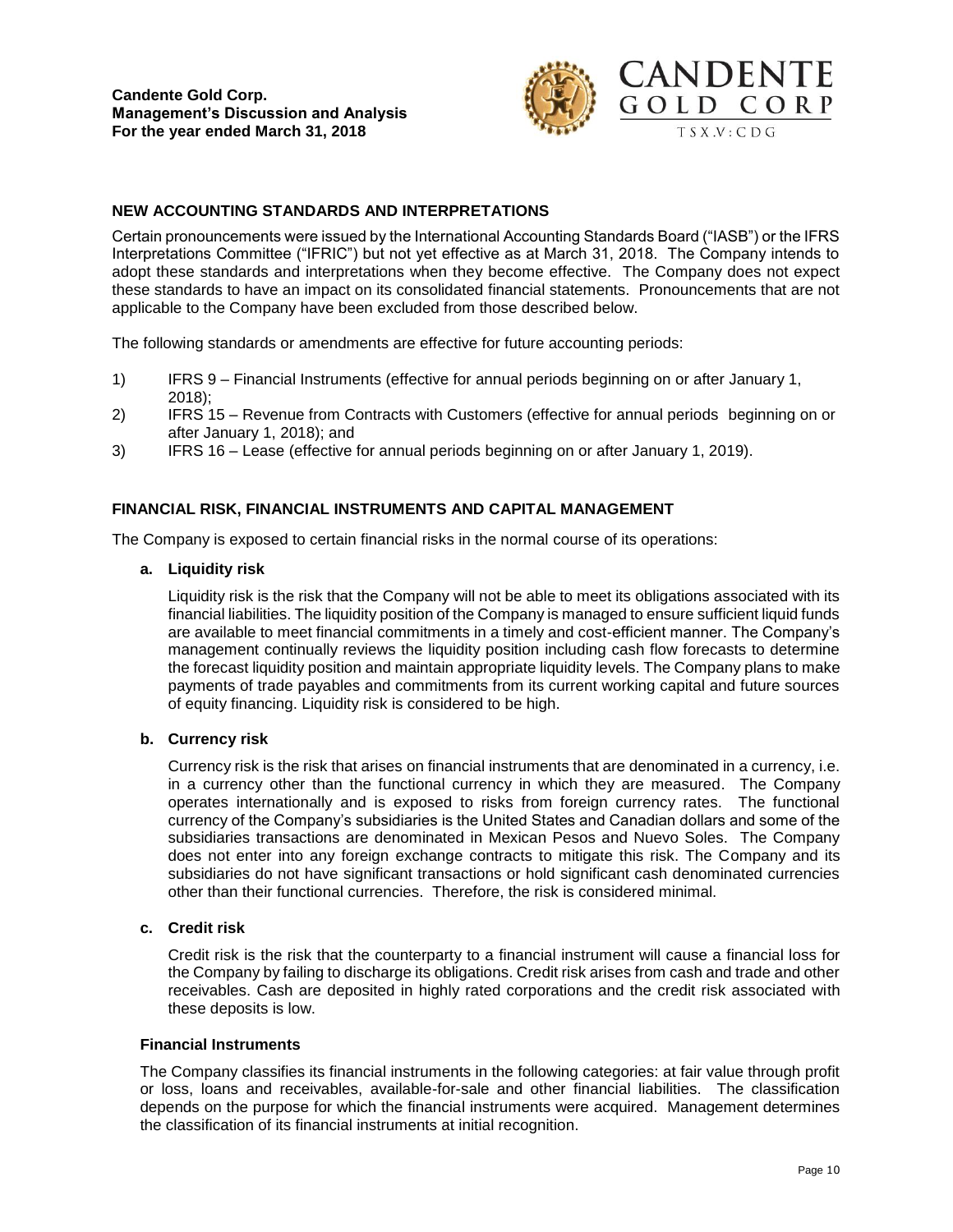

Financial assets are classified at fair value through profit or loss when they are held for trading for the purpose of short-term profit taking.

Loans and receivables are non-derivative financial assets with fixed or determinable payments that are not quoted in an active market and are subsequently measured at amortized cost.

Available-for-sale financial assets are non-derivative financial assets that are designated as availablefor-sale or are not suitable to be classified as financial assets at fair value through profit or loss, loans and receivables or held-to-maturity investments and are subsequently measured at fair value. Unrealized gains and losses on the fair value of such assets are recognized in other comprehensive income whereas impairment losses and foreign exchange gains and losses on such assets are recorded in the statement of loss.

The Company has classified its cash and trade and other receivables as loans and receivables. Trade payables and accrued liabilities are classified as other financial liabilities.

Regular purchases and sales of financial assets are recognized on the trade-date – the date on which the Company commits to purchase the asset.

Financial assets are derecognized when the rights to receive cash flows from the investments have expired or have been transferred and the Company has transferred substantially all risks and rewards of ownership.

At each reporting date, the Company assesses whether there is objective evidence that a financial instrument has been impaired. In the case of available-for-sale financial instruments, a significant and prolonged decline in the value of an instrument is considered to determine whether impairment has arisen.

#### **Fair value hierarchy**

The consolidated statements of financial position carrying amounts for cash, trade and other receivables and trade payables, approximate fair value due to their short-term nature.

The following provides a description of financial instruments that are measured subsequent to initial recognition at fair value, grouped into Levels 1 to 3 based on the degree to which the fair value is observable:

- Level 1 fair value measurements are those derived from quoted prices (unadjusted) in active markets for identical assets or liabilities;
- Level 2 fair value measurements are those derived from inputs other than quoted prices included within Level 1 that are observable for the asset or liability, either directly (i.e. as prices) or indirectly (i.e. derived from prices); and
- Level 3 fair value measurements are those derived from valuation techniques that include inputs for the asset or liability that are not based on observable market data (unobservable inputs).

Cash is measured as Level 1. There were no transfers between levels during the year.

#### **Capital management**

The Company's capital structure is comprised of working capital (current assets minus current liabilities and equity. The Company's objectives when managing its capital structure is to, maintain financial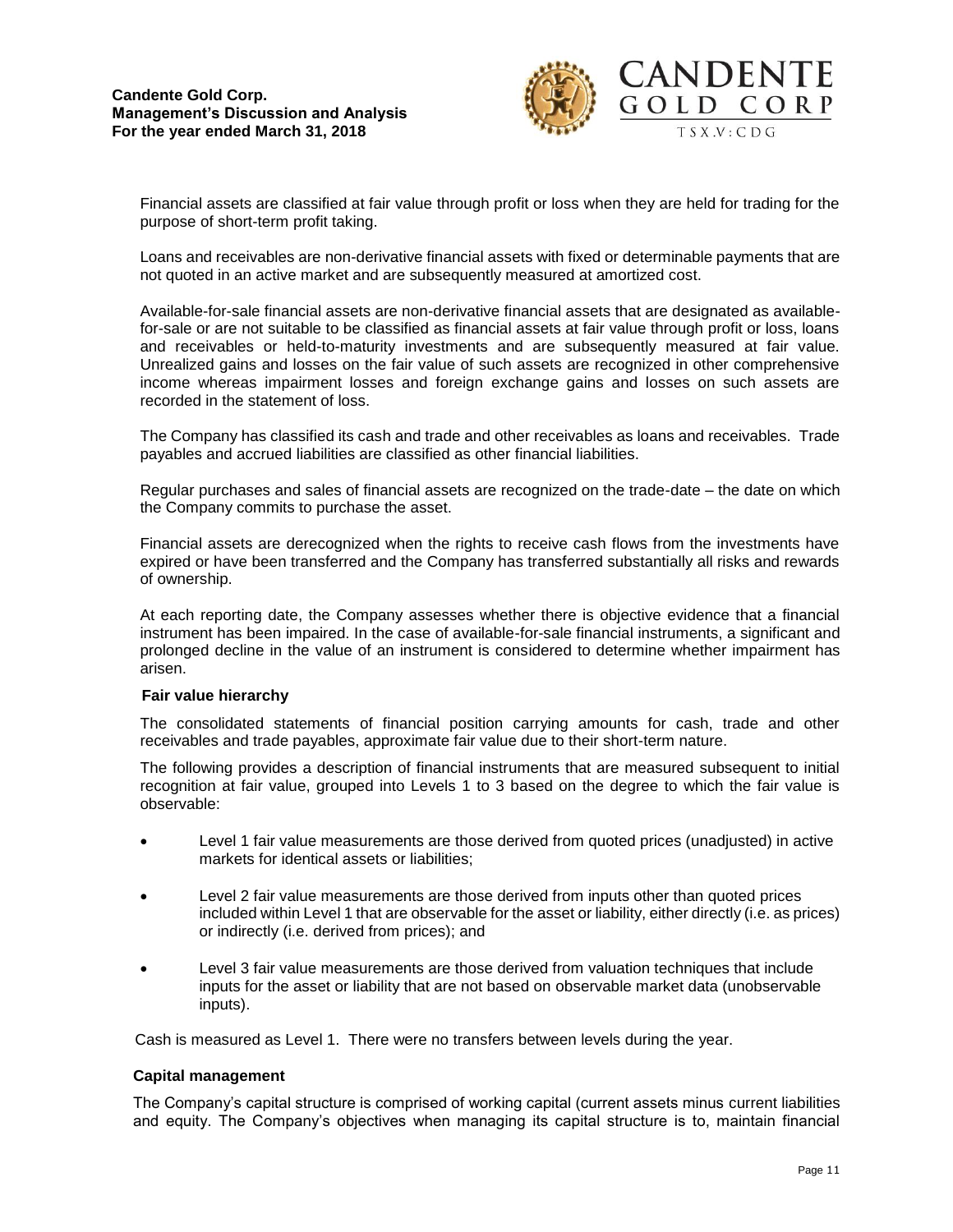

flexibility to preserve the Company's access to capital markets and its ability to meet its financial obligations.

The Company's corporate office is responsible for capital management. This involves the use of corporate forecasting models, which facilitate analysis of the Company's financial position including cash flow forecasts to determine the future capital management requirements.

In preparing its budgets and corporate forecasting models, the Company considers operating commitments imposed by its subsidiaries and the stability of the global capital markets

Capital management is undertaken to ensure a secure, cost-effective supply of funds to ensure the Company's operating and capital expenditure requirements are met. The total capital being managed by the Company as of the balance sheet dates, March 31, 2018 and March 31, 2017 is as follows:

|                                  | As at                 | As at           |
|----------------------------------|-----------------------|-----------------|
|                                  | <b>March 31, 2018</b> | March 31, 2017  |
| Total working capital deficiency | (1, 293, 667)         | (901.147)       |
| Total equity                     | 7,166,957             | 7,628,718       |
| <b>Total capital</b>             | 5,873,290             | \$<br>6,727,301 |

There were no changes in the Company's approach to capital management during the year and the company is not subject to any restrictions on its capital.

### **INTERNAL CONTROLS OVER FINANCIAL REPORTING ("ICFR")**

Internal control over financial reporting is a process designed to provide reasonable assurance regarding the reliability of financial reporting and the preparation of financial statements for external purposes in accordance with IFRS.

The Company's internal control over financial reporting includes policies and procedures that pertain to the maintenance of records that accurately and fairly reflect the additions to and dispositions of the assets of the Company; provide reasonable assurance that transactions are recorded as necessary to permit preparation of financial statements in accordance with IFRS and the Company's receipts and expenditures are made only in accordance with authorization of management and the Company's directors; and provide reasonable assurance regarding prevention or timely detection of unauthorized acquisition, use or disposition of the Company's assets that could have a material effect on the annual or interim financial statements.

Any system of internal controls over financial reporting, no matter how well designed, has inherent limitations. Therefore, even those systems determined to be effective can provide only reasonable assurance with respect to financial statement preparation and presentation.

An evaluation of the design effectiveness of the Company's internal controls over financial reporting was conducted as of March 31, 2018 by the Company's management. Based on this evaluation, the Company's CEO and CFO have concluded that the design, disclosure controls, procedures and the effectiveness of the Company's internal controls over financial reporting was and is effective.

There were no changes in the Company's internal control over financial reporting during the period from April 1, 2017 to March 31, 2018 that have materially affected, or are reasonably likely to affect, the Company's internal control over financial reporting.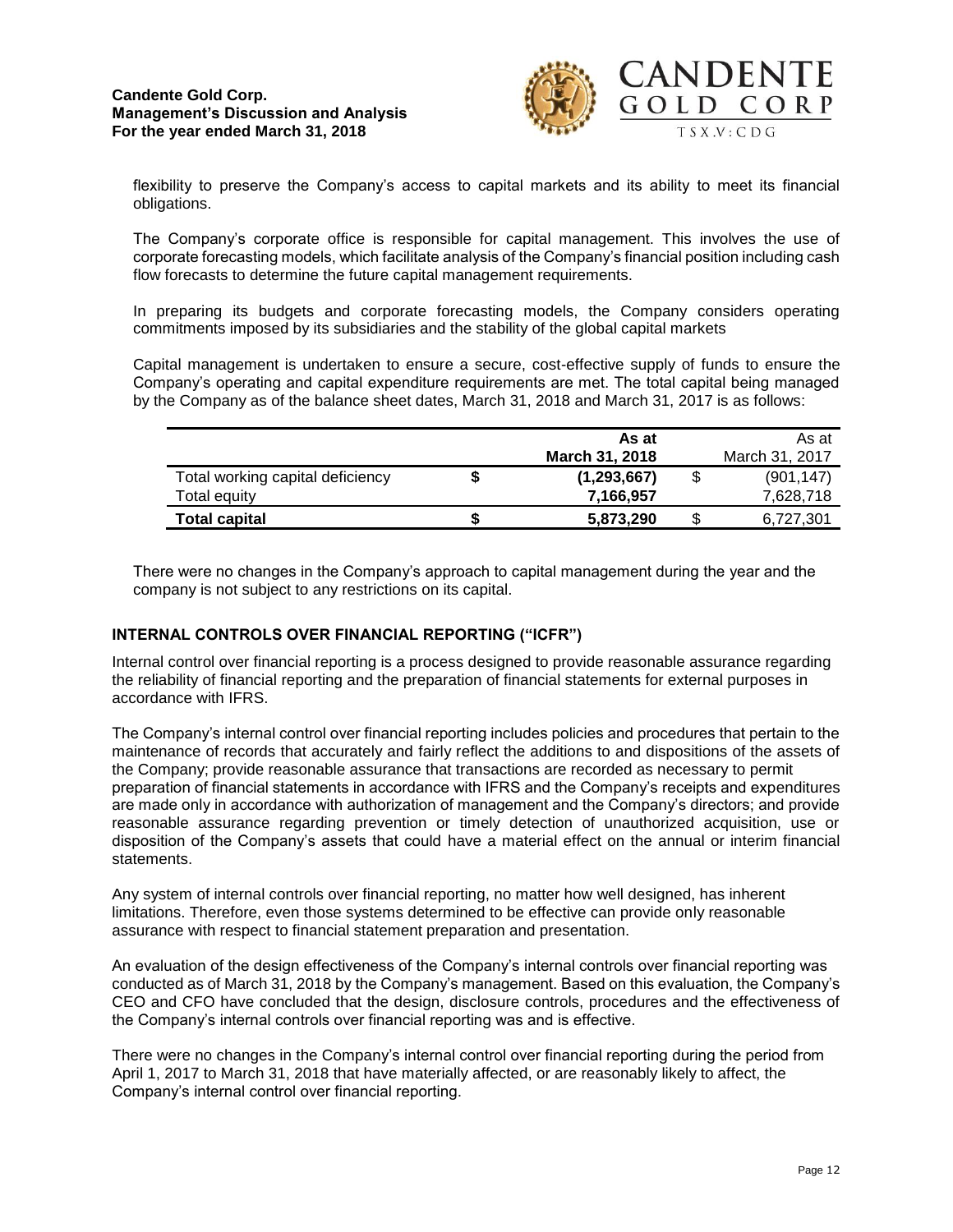

## **RISK FACTORS**

The Company is subject to a number of significant risks due to the nature and the current stage of its business and the effect of worldwide economic conditions. Exploration of mineral properties involves a high degree of technical, financial and social risk. While discovery of a mineral deposit may result in substantial rewards, few exploration properties are ultimately developed into producing mines. Major expenditures may be required to establish resources and reserves by drilling, constructing mining and process facilities, developing metallurgical processes and extracting base and precious-metals from ore. It is impossible to ensure that the current exploration programs of the Company will result in profitable commercial mining operations.

Risk factors that should be taken into account in assessing the Company's activities and any investment in the Company include, but are not limited to, those listed below. Any one or more of these risk factors could have a material impact on the financial condition of the Company. This information, by its nature, is not all inclusive and risk factors that have not been listed could have a material impact on the future financial condition of the Company.

### *Economic conditions may prevent the Company from obtaining the capital required to continue Operations*

The Company's ability to continue operations is contingent on its ability to obtain additional financing. Equity market conditions, funding environments and the price of the Company's common shares may make it dilutive and difficult to raise funds by the sale of the Company's shares. An investment in the shares of a junior resource company is considered to be a high-risk investment. The Company currently is in the process of raising capital to fund current operations and a working capital deficit, and there is no assurance that financing will be available to the Company in future periods.

### *History of Losses*

The Company has incurred a net loss for the year ended March 31, 2018 of \$354,937 and is expected to continue to generate losses while it continues to be an exploration-stage company. The Company anticipates significant expenditures for its mineral exploration programs. Since most exploration projects do not result in the discovery of commercially productive mineral reserves and are ultimately expensed in full, the Company expects to report net losses into the foreseeable future.

The long-term profitability of the Company's operations will be in part directly related to the success of its exploration programs, which are affected by numerous factors including the cost of such programs, the amount of mineral resources or reserves discovered and fluctuations in the price of any minerals produced.

#### *Dilution*

The Company does not generate any revenues from production and may not have sufficient financial resources to undertake by itself all of its planned exploration, feasibility and development programs. The Company has limited financial resources and has financed its operations primarily through the sale of securities such as common shares. The Company will need to continue its reliance on the sale of such securities for future financing, resulting in potential dilution to the Company's existing shareholders. The amount of additional funds required will depend largely on the success of the Company's exploration programs and extent of future development activities.

Further exploration programs will depend on the Company's ability to obtain additional financing which may not be available under favorable terms, if at all. If adequate financing is not available, the Company may not be able to commence or continue with its exploration and development programs or to meet minimum expenditure requirements to prevent the full or partial loss of its mineral properties. Also, failure to meet the Company's share of costs incurred under joint venture arrangements to which it is a party may result in a reduction of its interests in mineral properties. Furthermore, if other parties to such agreements do not meet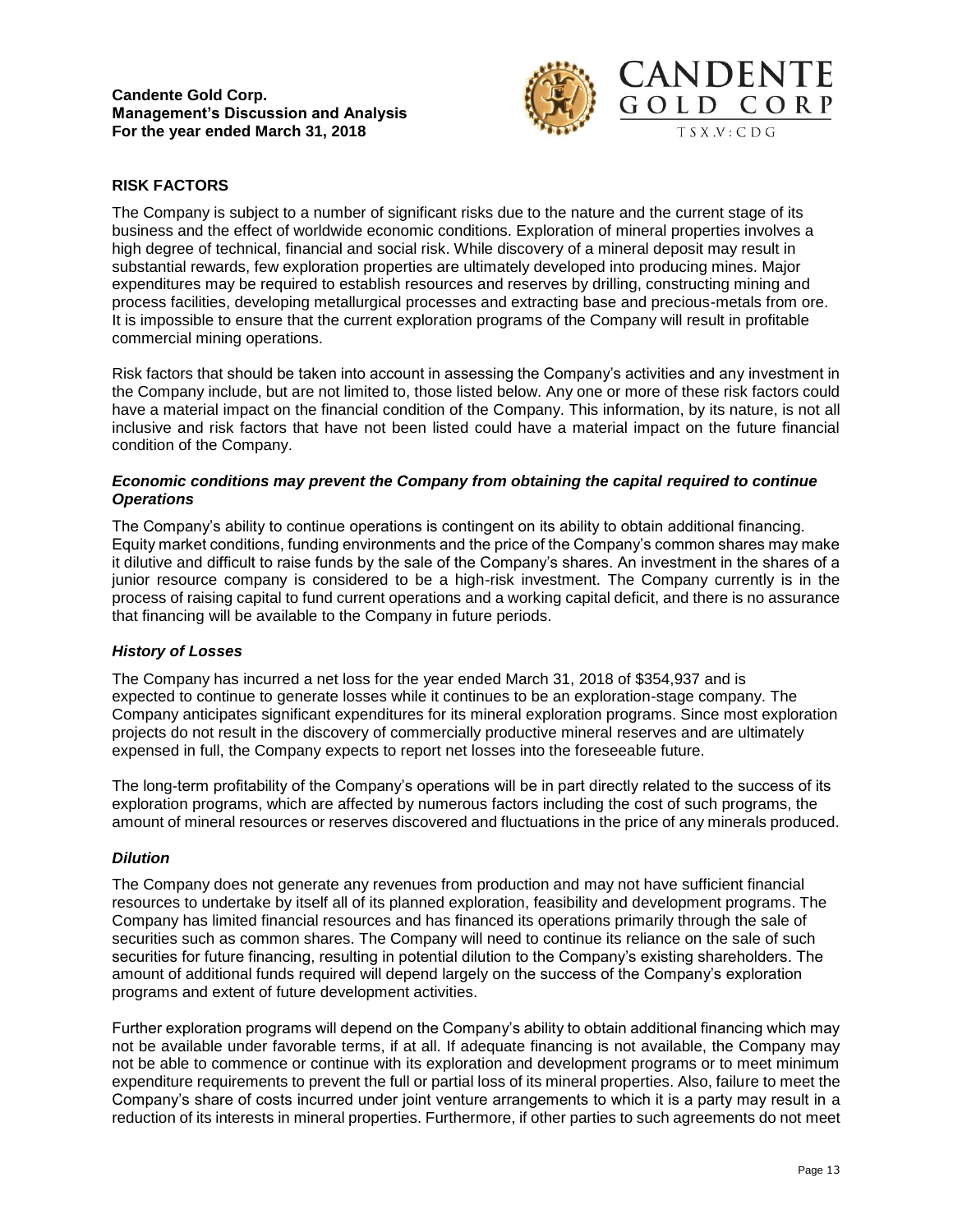

their share of such costs, the Company may be unable to finance the cost required to complete the recommended programs.

## *No Known Mineral Reserves*

All of the Company's mineral properties are in the exploration stage and are without known mineral reserves. Although the Company may discover mineral reserves through its exploration programs, commercial production may not be warranted due to insufficient quantities. Development of any of the Company's properties will only follow upon obtaining satisfactory exploration results. However, few mineral properties that are explored are ultimately developed into producing mines.

In the event a commercially productive mineral reserve is discovered, substantial expenditures are required to develop mineral reserves for production, development of metallurgical processes for extraction and to develop the mining and processing facilities and infrastructure at the production site. The marketability of any minerals discovered may be affected by numerous factors which are beyond the Company's control and which cannot be accurately predicted, such as market fluctuations, the proximity and capacity of milling facilities, mineral markets and processing equipment, and such other factors as government regulations, including regulations relating to royalties, allowable production, importing and exporting of minerals, and environmental protection. Depending on the price of minerals produced, the Company may determine that it is impractical to commence or continue commercial production.

## *Title to Mineral Properties*

The Company believes it has diligently investigated title to all of its hardrock mineral properties and, to the best of its knowledge, title to all properties are in good standing. However, these properties may be subject to prior unregistered agreements or transfers, which may affect the validity of the Company's ownership of such properties. The Company entered into an agreement on June 13, 2013 for the sole rights to recover and reprocess various tailings deposits located within the Municipality of Hidalgo. Although the original term for this agreement ended December 2015, on March 15, 2016, the Company entered into an extension with the Municipality under similar terms.

Although the Company has exercised the usual due diligence with respect to title to properties in which it has a material interest, title to such properties may be challenged or impugned in the future. The boundaries of the Company's mineral properties have not been surveyed and, therefore, the precise location and area of these mining properties may be in doubt. The Company makes a search of mining records in accordance with mining industry practices to confirm that it has acquired satisfactory title to its properties but does not obtain title insurance with respect to such properties. The possibility exists that title to one or more of its properties, particularly title to undeveloped properties, might be defective because of errors or omissions in the chain of title, including defects in conveyances and defects in locating or maintaining such claims. Should any defect in title be discovered by or disclosed to the Company, all reasonable steps would be taken to perfect title to the particular claims in question. The Company is not aware of any material defect in the title to its mineral properties.

A claim on any of the Company's mineral properties, especially if commercially productive mineral resources or reserves are located, could adversely affect the Company's long-term profitability as it may preclude entirely the economic development of a mineral property. Also, such a claim would affect the Company's current operations due to the high costs of defending against such claims and its impact on senior management's time.

#### *Key Personnel*

The Company is dependent on a relatively small number of key personnel, the loss of any of whom could have an adverse effect on the operations of the Company. The Company's success is dependent to a great degree on its ability to attract and retain qualified management personnel. The loss of such key personnel, through incapacity or otherwise, would require the Company to seek and retain other qualified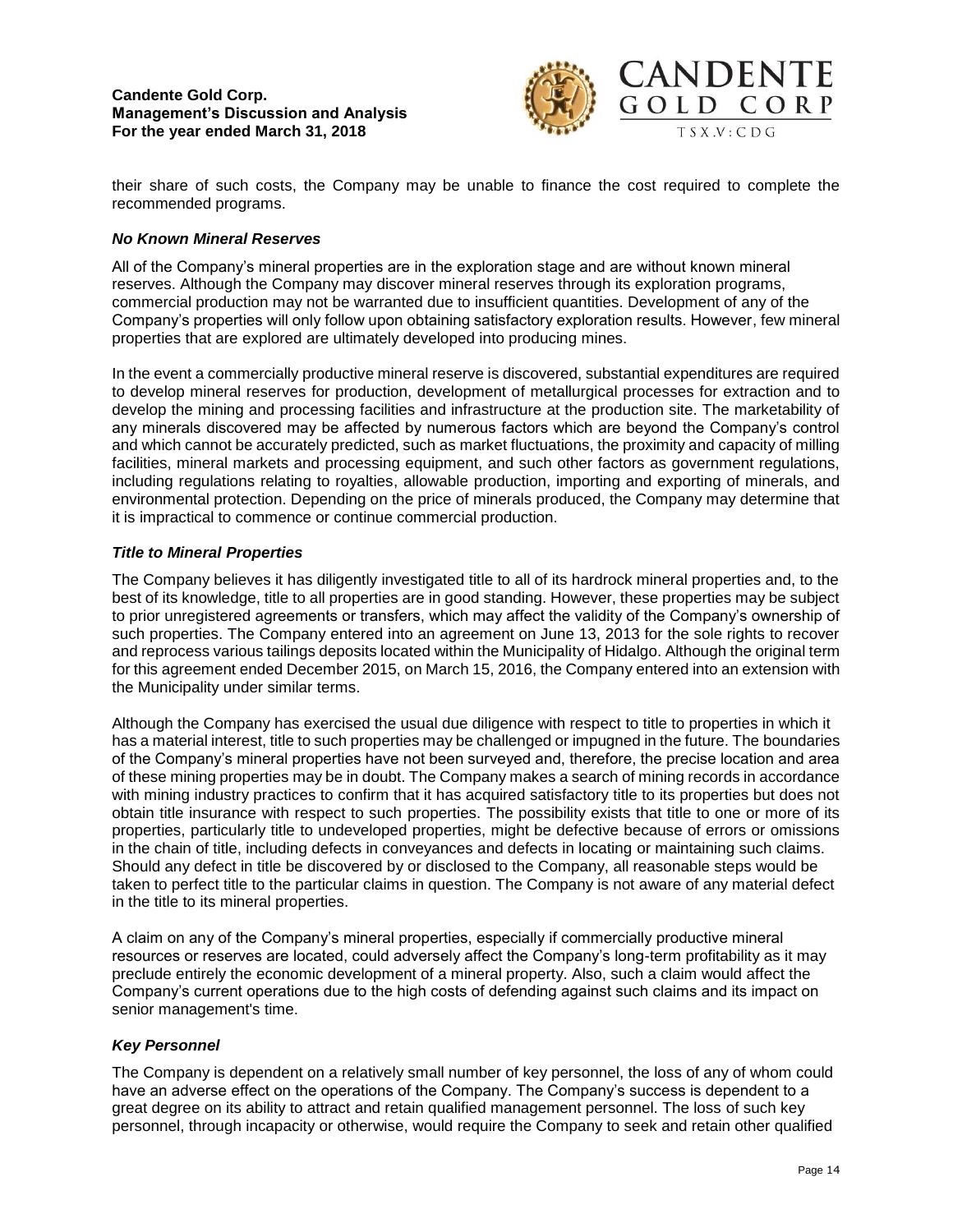

personnel and could compromise the pace and success of its exploration activities. The Company does not maintain key person insurance in the event of a loss of any such key personnel. Also, management personnel of the Company are officers and/or directors of other publicly-traded companies and will only devote part of their time to the Company.

Additionally, the Company has relied on and is expected to continue relying upon consultants and others for exploration and development expertise. In the event a commercial mineral deposit is discovered on any of the Company's properties, the Company will likely require the expertise of such consultants and others for the development and operation of a producing mine.

# *Competition*

The resource industry is intensively competitive in all of its phases, and the Company competes with many companies possessing much greater financial and technical research resources. Competition is particularly intense with respect to the acquisition of desirable undeveloped base-metal and precious-metal properties. The principal competitive factors in the acquisition of such undeveloped properties include the staff and data necessary to identify, investigate and purchase such properties, and the financial resources necessary to acquire and develop such properties. Competition could adversely affect the Company's ability to acquire suitable prospects for exploration in the future.

## *Industry Operating Hazards and Risks*

Mineral exploration and development involves many risks, including location of commercially productive mineral resources or reserves, which may not occur even with a combination of experience, knowledge and careful evaluation. The operations in which the Company has a direct or indirect interest will be subject to all the hazards and risks normally incidental to resource companies, any of which could result in work stoppages and damage to persons or property or the environment and possible legal liability for any and all damage. Fires, power outages, labour disruptions, flooding, explosions, cave-ins, landslides social disruptions, political instability and the inability to obtain suitable or adequate machinery, equipment or labour are some of the industry operating risks involved in the development and operation of mines and the conduct of exploration programs. Other risks include injury or loss of life, severe damage to or destruction of property, clean-up responsibilities, regulatory investigation and penalties and suspension of operations. The occurrence of any of these operating risks and hazards may have an adverse effect on the Company's financial condition and operations.

Although the Company will, when appropriate, secure liability insurance in an amount which it considers adequate, the nature of these risks is such that liabilities might exceed policy limits, the liability and hazards might not be insurable, or the Company might elect not to insure itself against such liabilities due to high premium costs or other reasons, in which event the Company could incur significant costs that may have a material adverse effect upon its financial condition and operations.

## *Government Regulations and Political Climate*

Mineral exploration on the Company's properties are affected to varying degrees by: (i) government regulations relating to such matters as environmental protection, health, safety and labour; (ii) mining law reform; (iii) tax laws (iv) restrictions on production, price controls, and tax increases; (v) maintenance of claims; (vi) tenure; and (vii) expropriation of property through nationalization, requisition or confiscation. Any mineral exploration activities conducted by the Company, including commencement of production, require permits from governmental authorities and such operations are and will be governed by laws and regulations governing prospecting, mining, production, exports, taxes, labour standards, occupation health, waste disposal, toxic substances, land use, environmental protection, mine safety and other matters.

Companies engaged in the development and operation of mines and related facilities generally experience increased costs, and delays in development and/or production and other schedules as a result of the need to comply with applicable laws, regulations and permits. All permits required for the conduct of exploration,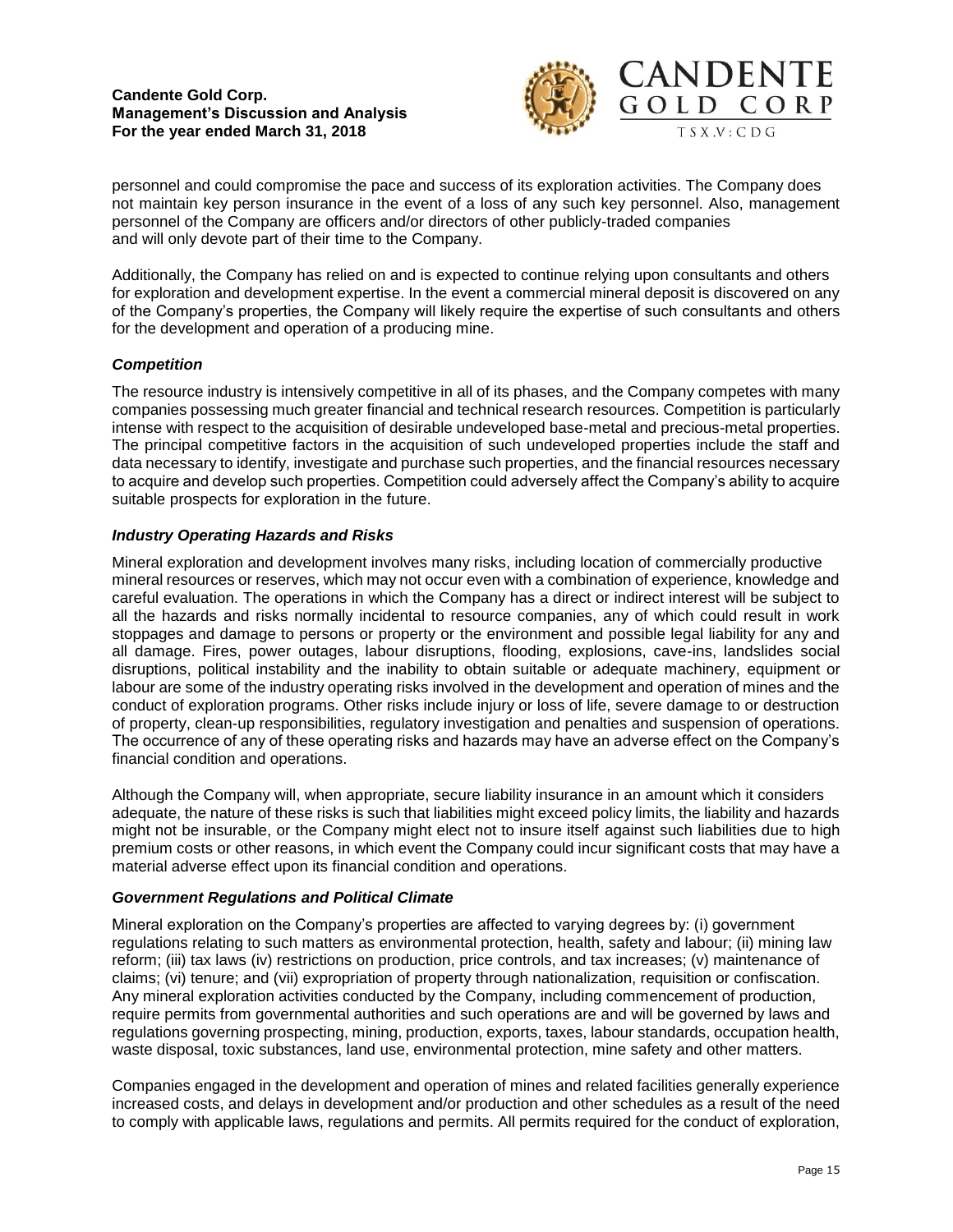

development and mining operations, including the construction of mining facilities, may not be obtainable by the Company on reasonable terms which would have an adverse effect on any mining project the Company might undertake. Additionally, failure to comply with applicable laws, regulations and permitting requirements may result in enforcement actions thereunder, including orders issued by regulatory or judicial authorities causing operations to cease or be curtailed, and may include corrective measures requiring capital expenditures, installation of additional equipment, or remedial actions. Parties engaged in mining exploration, development or operations may be required to compensate those suffering loss or damage by reason of the mining activities and may have civil or criminal fines or penalties imposed for violations of applicable laws or regulations.

To the best of the Company's knowledge, the Company is and will be operating in compliance with all applicable social and legal regulations. However, amendments to current governmental laws and regulations affecting mining companies, or the more stringent application thereof, or shifts in political conditions or attitudes could adversely affect the Company's operations including the potential to curtail or cease exploration programs or to preclude entirely the economic viability of a mineral property. The extent of any future changes to governmental laws and regulations cannot be predicted or quantified, but it should be assumed that such laws and regulations will become more stringent in the future. Generally, new laws and regulations will result in increased compliance costs, including costs for obtaining permits, delays or fines resulting from loss of permits or failure to comply with the new requirements.

## *Social Climate*

Social acceptance to operate during the various stages of a mining project is an integral part of operating such that lack thereof provides a very real risk during the exploration, exploitation and closure stages of mine development. In addition, the fact that the means and tools to manage social acceptance are not an exact science adds to the level of risk.

The Company has established Shared Value and Corporate Social Responsibility policies and programs that includes:

- Regular communication with various members of the Community regarding their concerns and needs as well as our activities and objectives.
- Sustainable Development projects and alliances with International Non–Governmental Organizations ("NGOs") that are committed to improving the lives of families in under-developed regions.

The Company considers these initiatives as a foundation for building a positive and mutually beneficial long-term relationship with the various stakeholders in the project.

#### *Environmental Liability*

Although the Company is not aware of any formal claims for damages related to any impact that its activities have had on the environment, it may become subject to such claims in the future. An environmental claim could adversely affect the Company's business due to the high costs of defending against such claims and its impact on senior management's time.

The Company conducts exploration activities in Mexico and Peru. Such activities are subject to various laws, rules and regulations governing the protection of the environment. All phases of the Company's operations are subject to environmental regulation in the jurisdictions in which it operates. Environmental legislation is evolving in a manner which requires stricter standards and enforcement, increased fines and penalties for non-compliance, more stringent environmental assessments of proposed properties and a heightened degree of responsibility for companies and their officers, directors and employees.

Although the Company is committed to compliance with all environmental regulations currently applicable,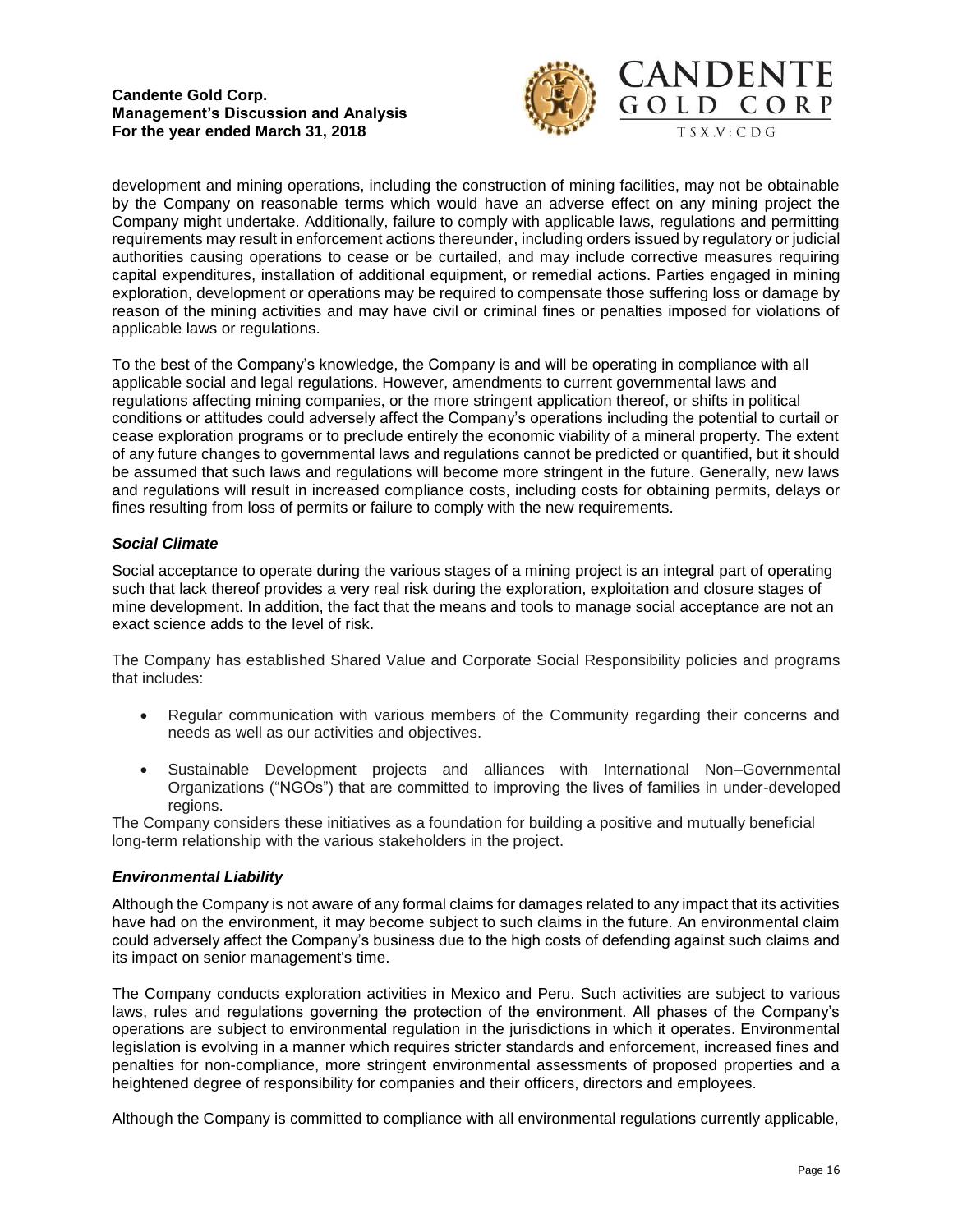

environmental hazards may exist on the Company's mineral properties, which are not known to the Company at present, that have been caused by previous or existing owners or operators.

Also, environmental regulations may change in the future which could adversely affect the Company's activities including the potential to curtail or cease exploration programs or to preclude entirely the economic development of a mineral property. The extent of any future changes to environmental regulations cannot be predicted or quantified, but it should be assumed that such regulations will become more stringent in the future. Generally, new regulations will result in increased compliance costs, including costs for obtaining permits, delays or fines resulting from loss of permits or failure to comply with the new regulations.

## *Fluctuations in Metal Prices*

Although the Company does not hold any known mineral reserves, its future revenues, if any, are expected to be in large part derived from the future mining and sale of base and precious metals or interests related thereto. The prices of these commodities have fluctuated widely, particularly in recent years, and are affected by numerous factors beyond the Company's control including international economic and political conditions, expectations of inflation, international currency exchange rates, interest rates, global or regional consumptive patterns, speculative activities, levels of supply and demand, increased production due to other new mine developments and improved mining and production methods, availability and costs of metal substitutes, metal stock levels maintained by producers and others and inventory carrying costs. The effect of these factors on the price of base and precious metals, and therefore the economic viability of the Company's operations cannot be accurately predicted.

Depending on the price obtained for any minerals produced, the Company may determine that it is impractical to commence or continue commercial production.

#### *Cyber Security Risks*

As the Company continues to increase its dependence on information technologies to conduct its operations, the risks associated with cyber security also increase. The Company relies on management information systems and computer control systems. Business and supply chain disruptions, plant and utility outages and information technology system and network disruptions due to cyber-attacks could seriously harm its operations and materially adversely affect its operation results, Cyber security risks include attacks on information technology and infrastructure by hackers, damage or loss of information due to viruses, the unintended disclosure of confidential information, the issue or loss of control over computer control systems, and breaches due to employee error. The Company's exposure to cyber security risks includes exposure through third parties on whose systems it places significant reliance for the conduct of its business. The Company has implemented security procedures and measures in order to protect its systems and information from being vulnerable to cyber-attacks. The Company believes these measures and procedures are appropriate. To date, it has not experienced any material impact from cyber security events. However, it may not have the resources or technical sophistication to anticipate, prevent, or recover from rapidly evolving types of cyber-attacks. Compromises to its information and control systems could have severe financial and other business implications

#### **SHARE CAPITAL**

As of July 30, 2018, the Company had 107,206,923 common shares outstanding. As of July 30, 2018, the Company had 5,000,000 warrants outstanding and 9,655,000 outstanding share options.

### **DISCLOSURES**

#### *Additional Information as specified by National Instrument 51-102*

Additional information, including the Company's most recent Annual Information Form, is available on SEDAR at [http://www.sedar.com](http://www.sedar.com/)